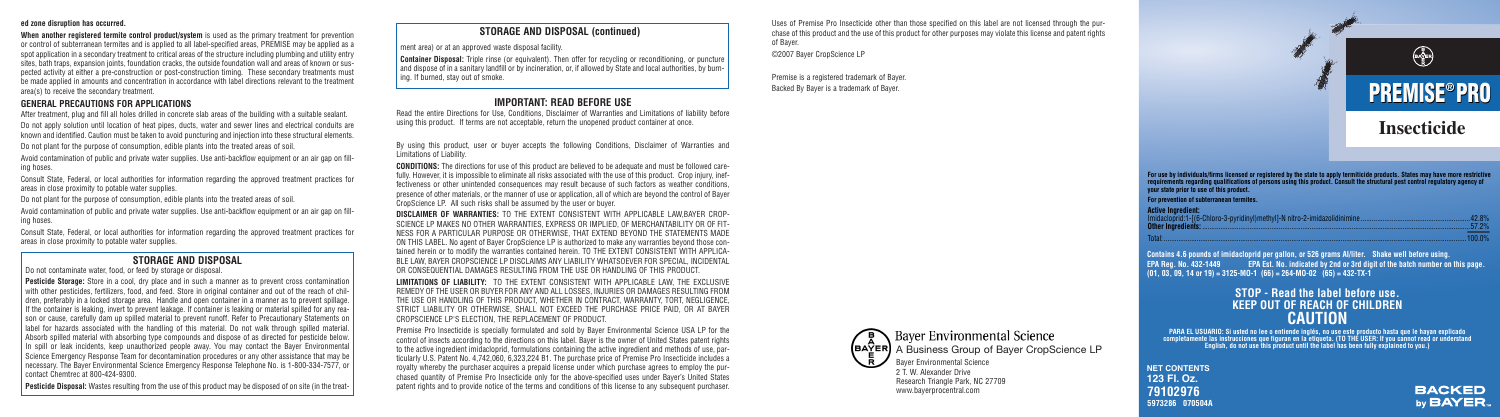#### **PRECAUTIONARY STATEMENTS**

#### **HAZARDS TO HUMANS AND DOMESTIC ANIMALS**

#### **CAUTION**

Harmful if swallowed or absorbed through skin. Avoid contact with skin, eyes, or clothing. Wash thoroughly with soap and water after handling. Remove contaminated clothing and wash before reuse. Keep children or pets away from treated area until dry.

When treating adjacent to an existing structure, the applicator must check the area to be treated, and immediately adjacent areas of the structure, for visible and accessible cracks and holes to prevent any leaks or significant exposures to persons occupying the structure. People present or residing in the structure during application must be advised to remove their pets and themselves from the structure if they see any signs of leakage. After application, the applicator is required to check for leaks. All leaks resulting in the deposition of termiticide in locations other than those prescribed on this label must be cleaned up prior to leaving the application site. Do not allow people or pets to contact contaminated areas or to reoccupy contaminated areas of the structure until the clean up is completed.

#### **Personal Protective Equipment**

All pesticide handlers (mixers, loaders, and applicators) must wear long-sleeved shirt and long pants, socks, shoes, and chemical – resistant gloves made of waterproof material such as barrier laminate, butyl rubber, nitrile rubber, neoprene rubber, polyethylene, polyvinyl chloride or viton. After the product is diluted in accordance with label directions for use, shirt, pants, socks, shoes must be worn. In addition: all pesticide handlers must wear protective eyewear when working in a non-ventilated space or when applying termiticide by rodding or sub-slab injection.

#### **ENVIRONMENTAL HAZARDS**

This product is highly toxic to aquatic invertebrates. Do not apply directly to water, to areas where surface water is present or to intertidal areas below the mean high water mark. Do not contaminate water when disposing of equipment washwaters. Apply this product only as specified on this label.

Extreme care must be taken to avoid runoff. Apply only to soil or other fill substrate that will accept the solution at the specified rate. Do not treat soil that is water-saturated or frozen or in any conditions where runoff or movement from the treatment area (site) is likely to occur.

#### **DIRECTIONS FOR USE It is a violation of Federal law to use this product in a manner inconsistent with its labeling.**

Structures that contain wells or cisterns within the foundation of the structure can only be treated using the treated backfill method described in the treatment around wells and cisterns section of this label. Consult state and local specifications for recommended distances of wells from treated area, or if such regulations do not exist, refer to Federal Housing Administration Specifications (H.U.D.) for guidance.

Do not formulate this product into other end-use products.

**MIXING:** Refer to Mixing Table for proper amount of Premise® Pro Insecticide to be used.

Mix the termiticide use dilution in the following manner. Fill tank 1/4 to 1/3 full. If using large sprayer, start pump to begin bypass agitation and place end of treating tool in tank to allow circulation through hose. Add appropriate amount of Premise Pro Insecticide. Add remaining amount of water. Let pump run and allow recirculation through the hose for 2 to 3 minutes.

#### **CONTROL - GENERAL**

Treatment standards for subterranean termite control may vary due to regulations, treatment procedures, soil types, construction practices and other factors. The purpose of chemical soil treatment for termite control is to establish a continuous chemical treated zone (horizontal and/or vertical as needed) between the wood and other cellulose material in the structure and the termite colonies in the soil. Follow all federal, state, and local regulations and treatment standards for protection of a structure from termites. In some instances where an aerial or above ground colony is established, supplemental treatments to control the termites, landscape modifications, and/or structural repairs may be needed to deprive termites of a moisture source. Use a 0.05% to 0.1% dilution based on local recommendations. Generally a 0.05% dilution is used for typical control situations. Where severe or persistent infestations occur a 0.1% dilution may be used.

#### **PRE-CONSTRUCTION TREATMENT**

Do not apply at a lower dosage and/or concentration than specified on this label for applications prior to installation of the finished grade. Prior to each application, applicators must notify the general contractor, construction superintendent, or similar responsible party, of the intended termiticide application and intended sites of application and instruct the responsible person to notify construction workers and other individuals to leave the area to be treated during application and until the termiticide is absorbed into the soil.

**CONCRETE SLAB-ON-GROUND OR BASEMENTS:** Apply an overall treatment to the entire surface of soil or other substrate to be covered by the slab including areas to be under carports, porches, basement floor and entrance platforms. Apply at the rate of 1 gallon of solution to accurately and uniformly cover 10 square feet. If fill under slab is gravel or other coarse aggregate, apply at the rate of 1.5 gallons or sufficient volume of solution to accurately and uniformly cover 10 square feet. In addition, apply 4 gallons of solution (see APPLI-CATION VOLUME) per 10 linear feet to provide a uniform treated zone, in soil at critical areas such as along the inside of foundation walls, and around plumbing, bath traps, utility services, and other features that will penetrate the slab.

**If in Eyes** • Hold evelids open and rinse slowly and gently with water for 15-20 minutes. Remove contact lenses, if present, after the first 5 minutes, then continue rinsing eye. • Call a poison control center or doctor for treatment advice.

After completion of grading, make an application by trenching or trenching and rodding around the slab or foundation perimeter. Rodding may be done from the bottom of a shallow trench. When rodding, rod holes must be spaced in a manner that will allow for a continuous chemical treated zone, not to exceed 12 inches, to be deposited along the treated area. Rod holes should not extend below the footing. Apply 4 gallons of solution (see APPLICATION VOLUME) per 10 linear feet, per foot of depth to provide a uniform treated zone. When trenching, the trench along the outside foundation should be about 6 inches in width and 6 inches in depth. Use a low pressure spray (not to exceed 25 PSI at the treatment tool when the valve is open) to treat soil which will be placed in the trench after rodding. Mix the spray solution with soil as it is being placed in the trench. When treating voids in hollow masonry units, use 2 gallons of solution per 10 linear feet of wall. Apply solution so it will reach the footing by injecting into the lower areas of the wall, just above the floor or footing.

When treating foundations deeper than 4 feet, apply the termiticide as the backfill is being replaced, or if the construction contractor fails to notify the applicator to permit this, treat the foundation to a minimum depth of 4 feet after the backfill has been installed. The applicator must trench and rod into the trench or trench along the foundation walls and around pillars and other foundation elements, at the rate prescribed from grade to a minimum depth of 4 feet. When the top of the footing is exposed, the applicator must treat the soil adjacent to the footing to a depth not to exceed the bottom of the footing. However, in no case should a structure be treated below the footing.

Rodding in trench followed by flooding of trench and treatment of backfill may provide a better opportunity to achieve a continuous chemical treated zone than using soil rodding alone to establish a vertical termiticide treated zone.

**CRAWL SPACES:** Application must be made by trenching or trenching and rodding downward along the inside and outside of foundation walls, around piers, interior supports in contact with the soil, plumbing, and utility services. Apply 4 gallons of solution (see APPLICATION VOLUME) per 10 linear feet, per foot of depth to provide a uniform treated zone. Rodding may be done from the bottom of a shallow trench to top of the footing or a minimum of 4 feet. When rodding, rod holes must be spaced in a manner that will allow for a continuous chemical treated zone to be deposited along the treated area. Rod holes should not extend below the footing. When trenching, the trench should be about 6 inches wide and 6 inches deep. Use a low pressure spray to treat soil which will be placed in the trench, mixing the spray solution with soil as it is being placed in the trench.

**HOLLOW BLOCK FOUNDATIONS OR VOIDS:** Hollow block foundations or voids in masonry resting on the footing may be treated to provide a continuous chemical treated zone in the voids at the footing. Apply 2 gallons of solution per 10 linear feet to the lower part of the void so that it reaches the top of the footing or soil.

Treatment of voids in block or rubble foundation walls must be closely examined. Applicators must inspect areas of possible runoff as a precaution against application leakage in the treated areas. Some areas may not be treatable or may require mechanical alteration prior to treatment.

All leaks resulting in the deposition of termiticide in locations other than those prescribed on this label must be cleaned up prior to leaving the application site (refer to Precautionary Statements). Do not allow people or pets to contact or reoccupy the contaminated areas of the structure until the clean up is completed.

#### **RETREATMENT**

Retreatment for subterranean termites can only be performed if there is clear evidence of reinfestation or disruption of the treated zone due to construction, excavation, or landscaping and/or evidence of the breakdown of the termiticide treated zone in the soil. These vulnerable or reinfested areas may be retreated in accordance with application techniques described in this product's labeling. The timing and type of these retreatments will vary, depending on factors such as termite pressure, soil types, soil conditions and other factors which may reduce the effectiveness of the treated zone. Retreatment may be made as either a spot or complete treatment.

When a structure is not known to be reinfested and the treated zone is not disturbed, but where the structure was last treated five or more years ago, retreatment may be performed if, in the judgment of the applicator, it is necessary to ensure adequate protection of the structure. In determining the timing of any retreatment, the applicator should consider efficacy and/or degradation data and/or site-specific conditions and previous experience that indicate a vulnerability of the structure to termite attack.

**Annual retreatment of the structure is prohibited unless there is clear evidence that reinfestation or treat-**

#### **FIRST AID**

#### **If Swallowed** • Call a poison control center or doctor immediately for treatment advice. • Have person sip a glass of water if able to swallow. • Do not induce vomiting unless told to do so by the poison control center or doctor.

• Do not give anything by mouth to an unconscious person.

#### **If on Skin** • Take off contaminated clothing.

**or Clothing •** Rinse skin immediately with plenty of soap and water for 15-20 minutes

• Call a poison control center or doctor for treatment advice.

#### **HOT LINE NUMBER**

Have the product container or label with you when calling a poison control center or doctor, or going for treatment. You may also contact 1-800-334-7577 for emergency medical treatment.

#### **NOTE TO PHYSICIAN**

No specific antidote is available. Treat the patient symptomatically.

| <b>MIXING TABLE FOR PREMISE PRO INSECTICIDE</b>                                                |             |             |             |  |
|------------------------------------------------------------------------------------------------|-------------|-------------|-------------|--|
| <b>GALLONS WATER</b>                                                                           |             | 0.05%       | 0.10%       |  |
| 50                                                                                             |             | 6.3 fl.oz.  | 12.5 fl.oz. |  |
| 100                                                                                            | <b>PLUS</b> | 12.5 fl.oz. | 25 fl.oz.   |  |
| 200                                                                                            |             | 25 fl.oz.   | 50 fl.oz.   |  |
| 1.000                                                                                          |             | 123 fl.oz.  | 246 fl.oz.  |  |
| CONVERSION KEY: 128 fl $oz = 1$ gal, 16 fl $oz = 1$ pint, 8 pints = 1 gal, 1 fl $oz = 29.5$ ml |             |             |             |  |

#### **APPLICATION VOLUME**

It is recommended that application volumes described in the Premise Pro Insecticide "DIRECTIONS FOR USE" be used whenever possible. However, where soil conditions will not accept application of 4 gallons of Premise Pro Insecticide per 10 linear feet, twice the Premise Pro Insecticide concentration may be applied in 2 gallons of solution per 10 linear feet. For example, if 0.05% is the correct use rate to be applied in 4 gallons of water, then 2 gallons of 0.1% dilution may be used per 10 linear feet to deliver an equivalent amount of Premise Pro Insecticide per unit of soil.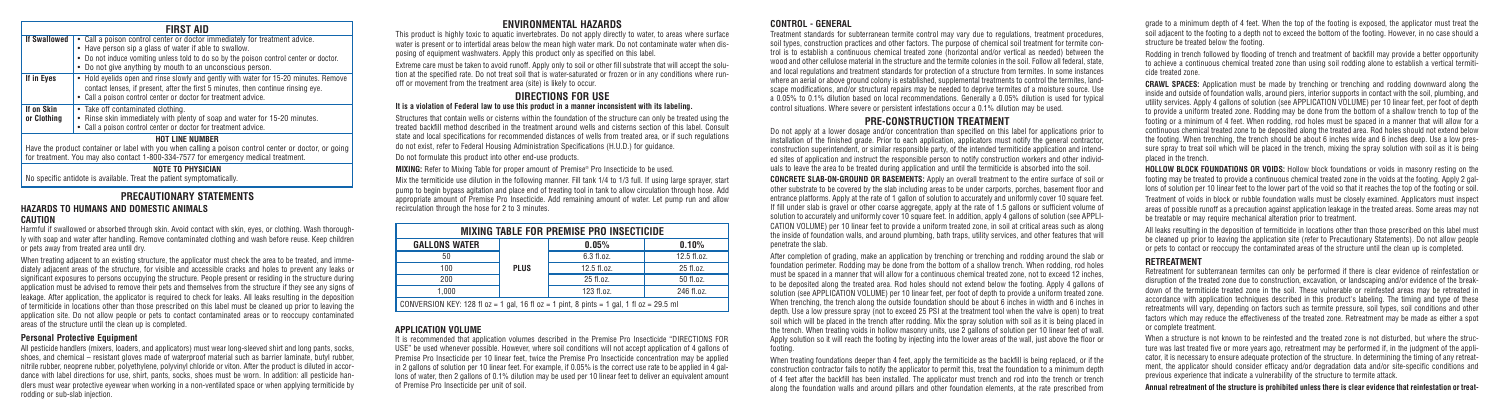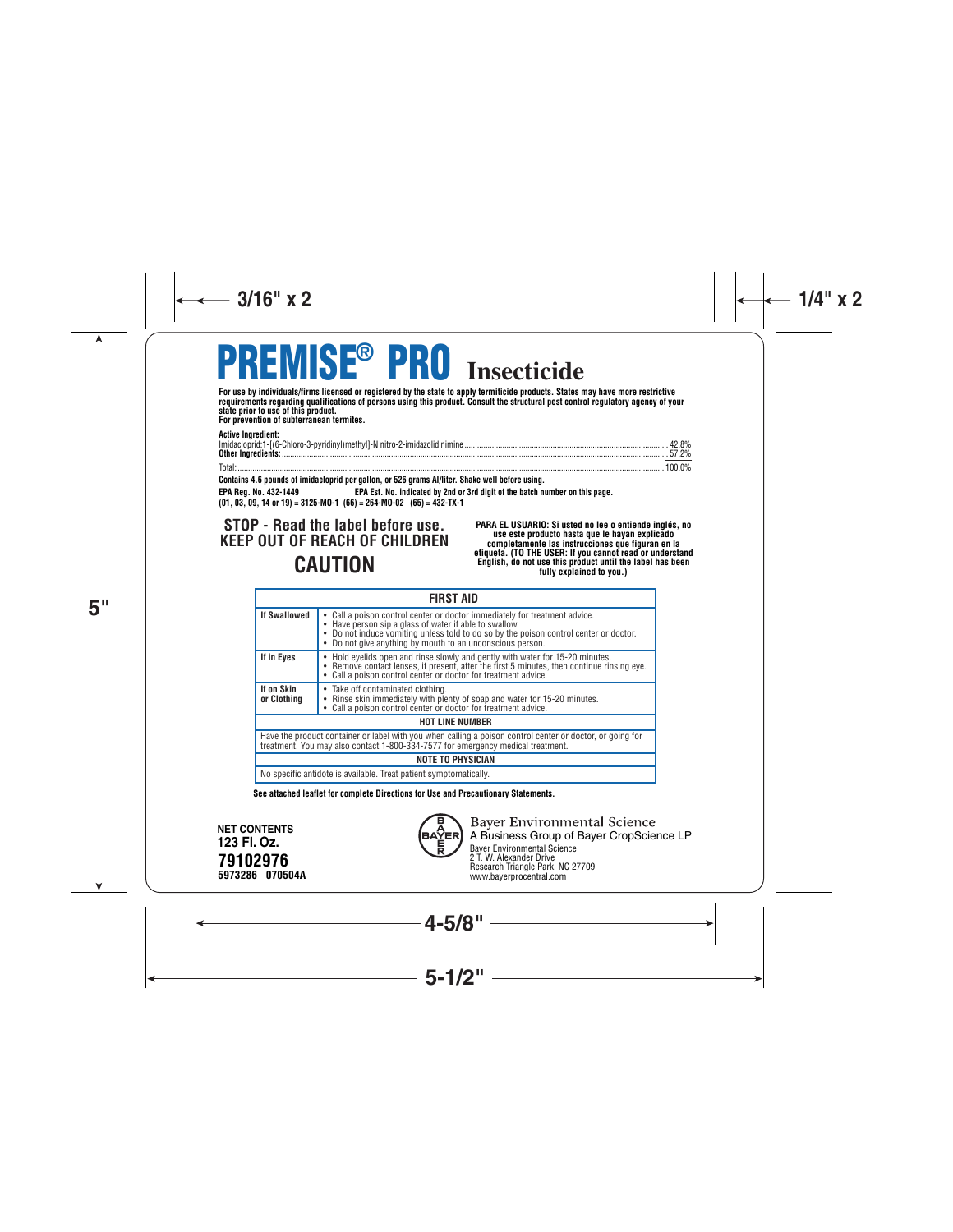# We milled to **PREMISE®PRO Insecticide**

For use by individuals/firms licensed or registered by the state to apply termiticide products. States may have more restrictive requirements regarding qualifications of persons using this product. Consult the structural pest control regulatory agency of your state prior to use of this product.

For prevention of subterranean termites.

| <b>AGINE INGIBULE</b> |  |
|-----------------------|--|
|                       |  |
|                       |  |

Contains 4.6 pounds of imidacloprid per gallon, or 526 grams Al/liter. Shake well before using. **EPA Reg. No. 432-1449** EPA Est. No. indicated by 2nd or 3rd digit of the batch number on this page.  $(01, 03, 09, 14 \text{ or } 19) = 3125 \cdot \text{MO-1}$   $(66) = 264 \cdot \text{MO-02}$   $(65) = 432 \cdot \text{TX-1}$ 

## STOP - Read the label before use. **KEEP OUT OF REACH OF CHILDREN CAUTION**

PARA EL USUARIO: Si usted no lee o entiende inglés, no use este producto hasta que le hayan explicado<br>completamente las instrucciones que figuran en la etiqueta. (TO THE USER: If you cannot read or understand<br>English, do n

**NET CONTENTS** 123 Fl. Oz. 79102976 5973286 070504A

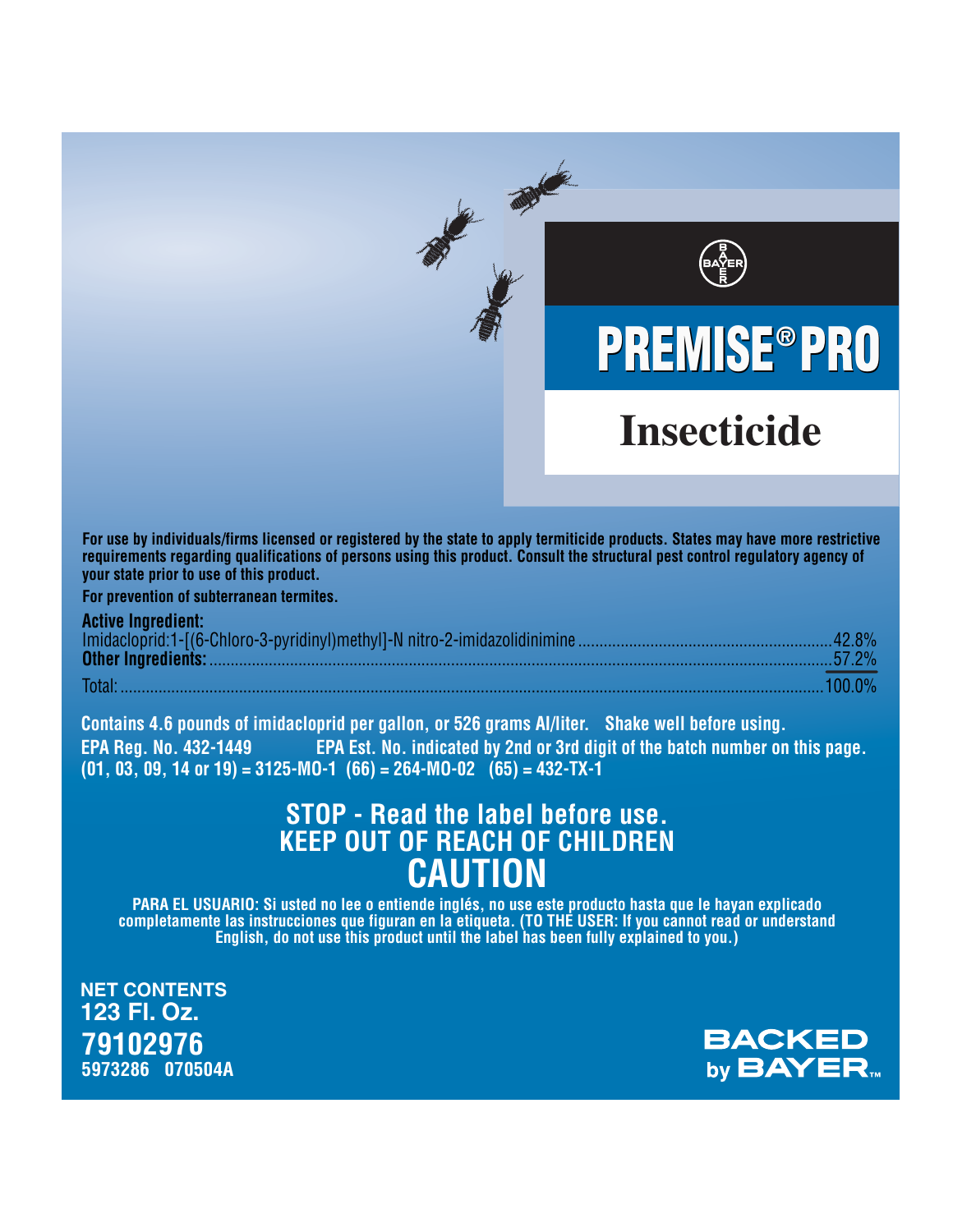| <b>FIRST AID</b>                                                                                                                                                                                                       |                                                                                                                                                                                                                                                                                            |  |
|------------------------------------------------------------------------------------------------------------------------------------------------------------------------------------------------------------------------|--------------------------------------------------------------------------------------------------------------------------------------------------------------------------------------------------------------------------------------------------------------------------------------------|--|
| <b>If Swallowed</b>                                                                                                                                                                                                    | • Call a poison control center or doctor immediately for treatment advice.<br>• Have person sip a glass of water if able to swallow.<br>• Do not induce vomiting unless told to do so by the poison control center or doctor.<br>• Do not give anything by mouth to an unconscious person. |  |
| If in Eyes                                                                                                                                                                                                             | • Hold evelids open and rinse slowly and gently with water for 15-20 minutes. Remove<br>contact lenses, if present, after the first 5 minutes, then continue rinsing eye.<br>• Call a poison control center or doctor for treatment advice.                                                |  |
| If on Skin<br>or Clothing                                                                                                                                                                                              | • Take off contaminated clothing.<br>• Rinse skin immediately with plenty of soap and water for 15-20 minutes.<br>• Call a poison control center or doctor for treatment advice.                                                                                                           |  |
| <b>HOT LINE NUMBER</b><br>Have the product container or label with you when calling a poison control center or doctor, or going<br>for treatment. You may also contact 1-800-334-7577 for emergency medical treatment. |                                                                                                                                                                                                                                                                                            |  |
| <b>NOTE TO PHYSICIAN</b>                                                                                                                                                                                               |                                                                                                                                                                                                                                                                                            |  |

No specific antidote is available. Treat the patient symptomatically.

## **PRECAUTIONARY STATEMENTS HAZARDS TO HUMANS AND DOMESTIC ANIMALS CAUTION**

Harmful if swallowed or absorbed through skin. Avoid contact with skin, eyes, or clothing. Wash thoroughly with soap and water after handling. Remove contaminated clothing and wash before reuse. Keep children or pets away from treated area until dry.

When treating adjacent to an existing structure, the applicator must check the area to be treated, and immediately adjacent areas of the structure, for visible and accessible cracks and holes to prevent any leaks or significant exposures to persons occupying the structure. People present or residing in the structure during application must be advised to remove their pets and themselves from the structure if they see any signs of leakage. After application, the applicator is required to check for leaks. All leaks resulting in the deposition of termiticide in locations other than those prescribed on this label must be cleaned up prior to leaving the application site. Do not allow people or pets to contact contaminated areas or to reoccupy contaminated areas of the structure until the clean up is completed.

## **Personal Protective Equipment**

All pesticide handlers (mixers, loaders, and applicators) must wear long-sleeved shirt and long pants, socks, shoes, and chemical – resistant gloves made of waterproof material such as barrier laminate, butyl rubber, nitrile rubber, neoprene rubber, polyethylene, polyvinyl chloride or viton. After the product is diluted in accordance with label directions for use, shirt, pants, socks, shoes must be worn. In addition: all pesticide handlers must wear protective eyewear when working in a non-ventilated space or when applying termiticide by rodding or sub-slab injection.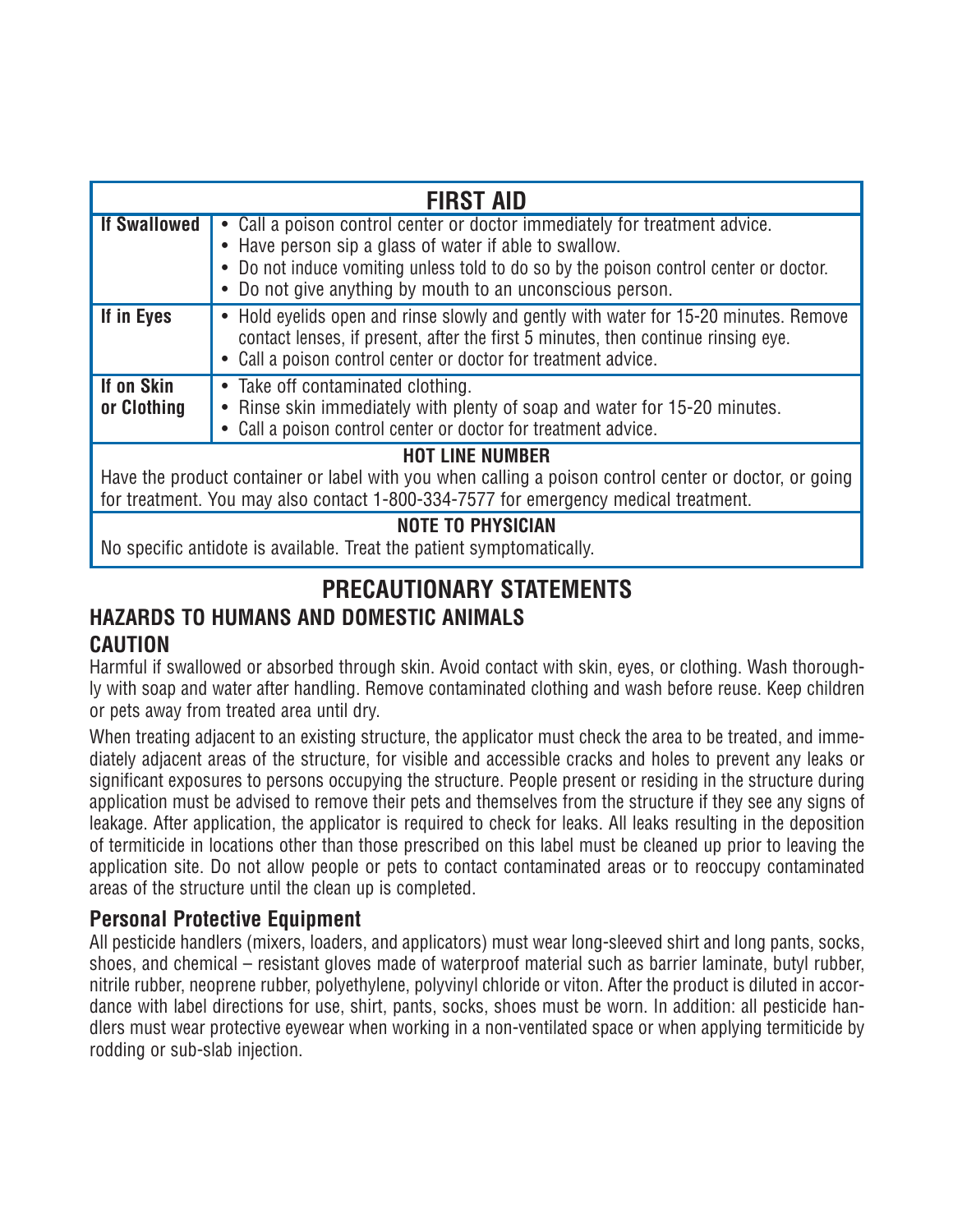## **ENVIRONMENTAL HAZARDS**

This product is highly toxic to aquatic invertebrates. Do not apply directly to water, to areas where surface water is present or to intertidal areas below the mean high water mark. Do not contaminate water when disposing of equipment washwaters. Apply this product only as specified on this label.

Extreme care must be taken to avoid runoff. Apply only to soil or other fill substrate that will accept the solution at the specified rate. Do not treat soil that is water-saturated or frozen or in any conditions where runoff or movement from the treatment area (site) is likely to occur.

## **DIRECTIONS FOR USE**

## **It is a violation of Federal law to use this product in a manner inconsistent with its labeling.**

Structures that contain wells or cisterns within the foundation of the structure can only be treated using the treated backfill method described in the treatment around wells and cisterns section of this label. Consult state and local specifications for recommended distances of wells from treated area, or if such regulations do not exist, refer to Federal Housing Administration Specifications (H.U.D.) for guidance.

Do not formulate this product into other end-use products.

**MIXING:** Refer to Mixing Table for proper amount of Premise<sup>®</sup> Pro Insecticide to be used.

Mix the termiticide use dilution in the following manner. Fill tank 1/4 to 1/3 full. If using large sprayer, start pump to begin bypass agitation and place end of treating tool in tank to allow circulation through hose. Add appropriate amount of Premise Pro Insecticide. Add remaining amount of water. Let pump run and allow recirculation through the hose for 2 to 3 minutes.

| <b>MIXING TABLE FOR PREMISE PRO INSECTICIDE</b>                                          |             |             |             |  |
|------------------------------------------------------------------------------------------|-------------|-------------|-------------|--|
| <b>GALLONS WATER</b>                                                                     |             | 0.05%       | 0.10%       |  |
| 50                                                                                       |             | 6.3 fl.oz.  | 12.5 fl.oz. |  |
| 100                                                                                      | <b>PLUS</b> | 12.5 fl.oz. | 25 fl.oz.   |  |
| 200                                                                                      |             | 25 fl.oz.   | 50 fl.oz.   |  |
| 1,000                                                                                    |             | 123 fl.oz.  | 246 fl.oz.  |  |
| CONVERSION KEY: 128 fl oz = 1 gal, 16 fl oz = 1 pint, 8 pints = 1 gal, 1 fl oz = 29.5 ml |             |             |             |  |

## **APPLICATION VOLUME**

It is recommended that application volumes described in the Premise Pro Insecticide "DIRECTIONS FOR USE" be used whenever possible. However, where soil conditions will not accept application of 4 gallons of Premise Pro Insecticide per 10 linear feet, twice the Premise Pro Insecticide concentration may be applied in 2 gallons of solution per 10 linear feet. For example, if 0.05% is the correct use rate to be applied in 4 gallons of water, then 2 gallons of 0.1% dilution may be used per 10 linear feet to deliver an equivalent amount of Premise Pro Insecticide per unit of soil.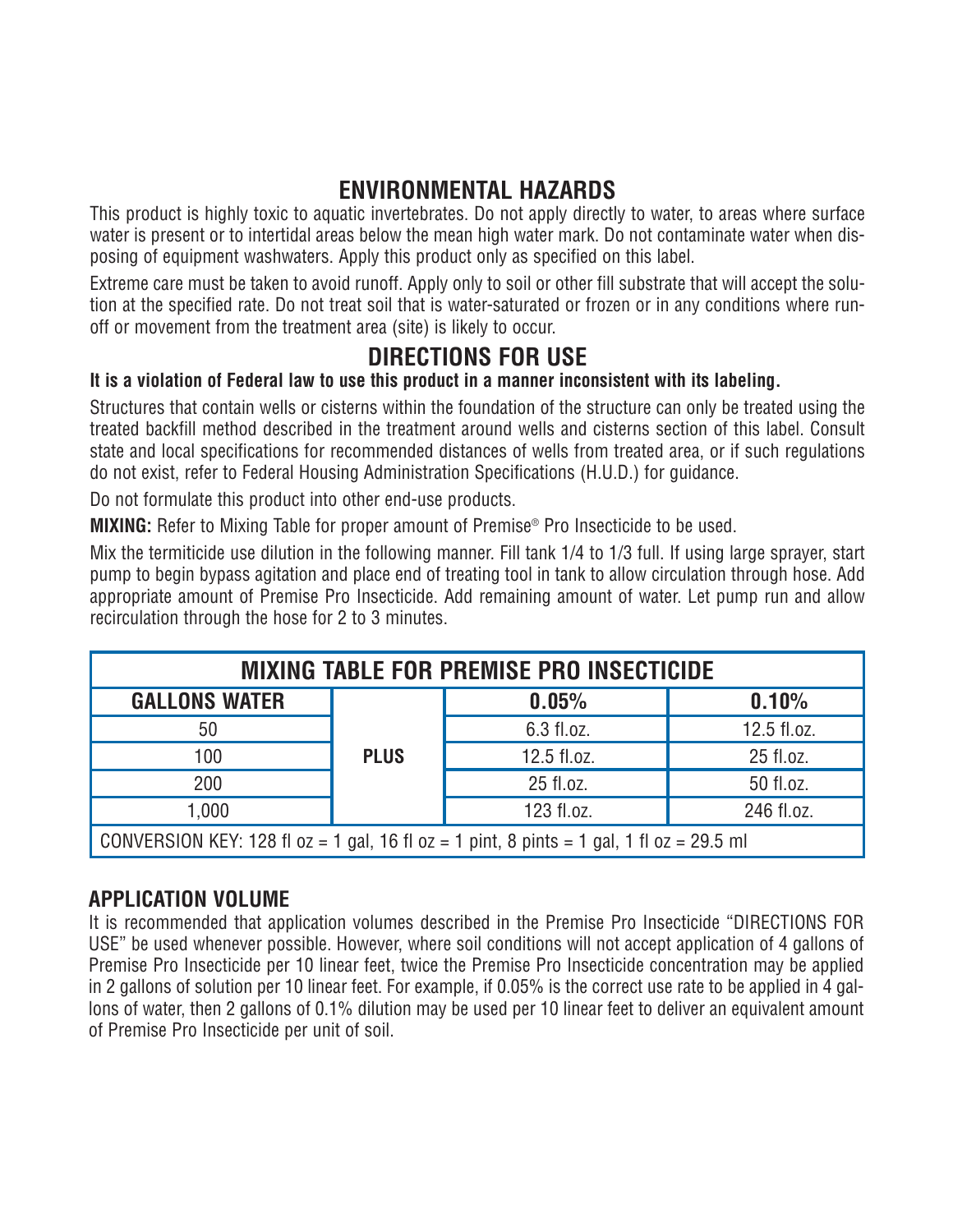## **CONTROL - GENERAL**

Treatment standards for subterranean termite control may vary due to regulations, treatment procedures, soil types, construction practices and other factors. The purpose of chemical soil treatment for termite control is to establish a continuous chemical treated zone (horizontal and/or vertical as needed) between the wood and other cellulose material in the structure and the termite colonies in the soil. Follow all federal, state, and local regulations and treatment standards for protection of a structure from termites. In some instances where an aerial or above ground colony is established, supplemental treatments to control the termites, landscape modifications, and/or structural repairs may be needed to deprive termites of a moisture source. Use a 0.05% to 0.1% dilution based on local recommendations. Generally a 0.05% dilution is used for typical control situations. Where severe or persistent infestations occur a 0.1% dilution may be used.

## **PRE-CONSTRUCTION TREATMENT**

Do not apply at a lower dosage and/or concentration than specified on this label for applications prior to installation of the finished grade. Prior to each application, applicators must notify the general contractor, construction superintendent, or similar responsible party, of the intended termiticide application and intended sites of application and instruct the responsible person to notify construction workers and other individuals to leave the area to be treated during application and until the termiticide is absorbed into the soil.

**CONCRETE SLAB-ON-GROUND OR BASEMENTS:** Apply an overall treatment to the entire surface of soil or other substrate to be covered by the slab including areas to be under carports, porches, basement floor and entrance platforms. Apply at the rate of 1 gallon of solution to accurately and uniformly cover 10 square feet. If fill under slab is gravel or other coarse aggregate, apply at the rate of 1.5 gallons or sufficient volume of solution to accurately and uniformly cover 10 square feet. In addition, apply 4 gallons of solution (see APPLI-CATION VOLUME) per 10 linear feet to provide a uniform treated zone, in soil at critical areas such as along the inside of foundation walls, and around plumbing, bath traps, utility services, and other features that will penetrate the slab.

After completion of grading, make an application by trenching or trenching and rodding around the slab or foundation perimeter. Rodding may be done from the bottom of a shallow trench. When rodding, rod holes must be spaced in a manner that will allow for a continuous chemical treated zone, not to exceed 12 inches, to be deposited along the treated area. Rod holes should not extend below the footing. Apply 4 gallons of solution (see APPLICATION VOLUME) per 10 linear feet, per foot of depth to provide a uniform treated zone. When trenching, the trench along the outside foundation should be about 6 inches in width and 6 inches in depth. Use a low pressure spray (not to exceed 25 PSI at the treatment tool when the valve is open) to treat soil which will be placed in the trench after rodding. Mix the spray solution with soil as it is being placed in the trench. When treating voids in hollow masonry units, use 2 gallons of solution per 10 linear feet of wall. Apply solution so it will reach the footing by injecting into the lower areas of the wall, just above the floor or footing.

When treating foundations deeper than 4 feet, apply the termiticide as the backfill is being replaced, or if the construction contractor fails to notify the applicator to permit this, treat the foundation to a minimum depth of 4 feet after the backfill has been installed. The applicator must trench and rod into the trench or trench along the foundation walls and around pillars and other foundation elements, at the rate prescribed from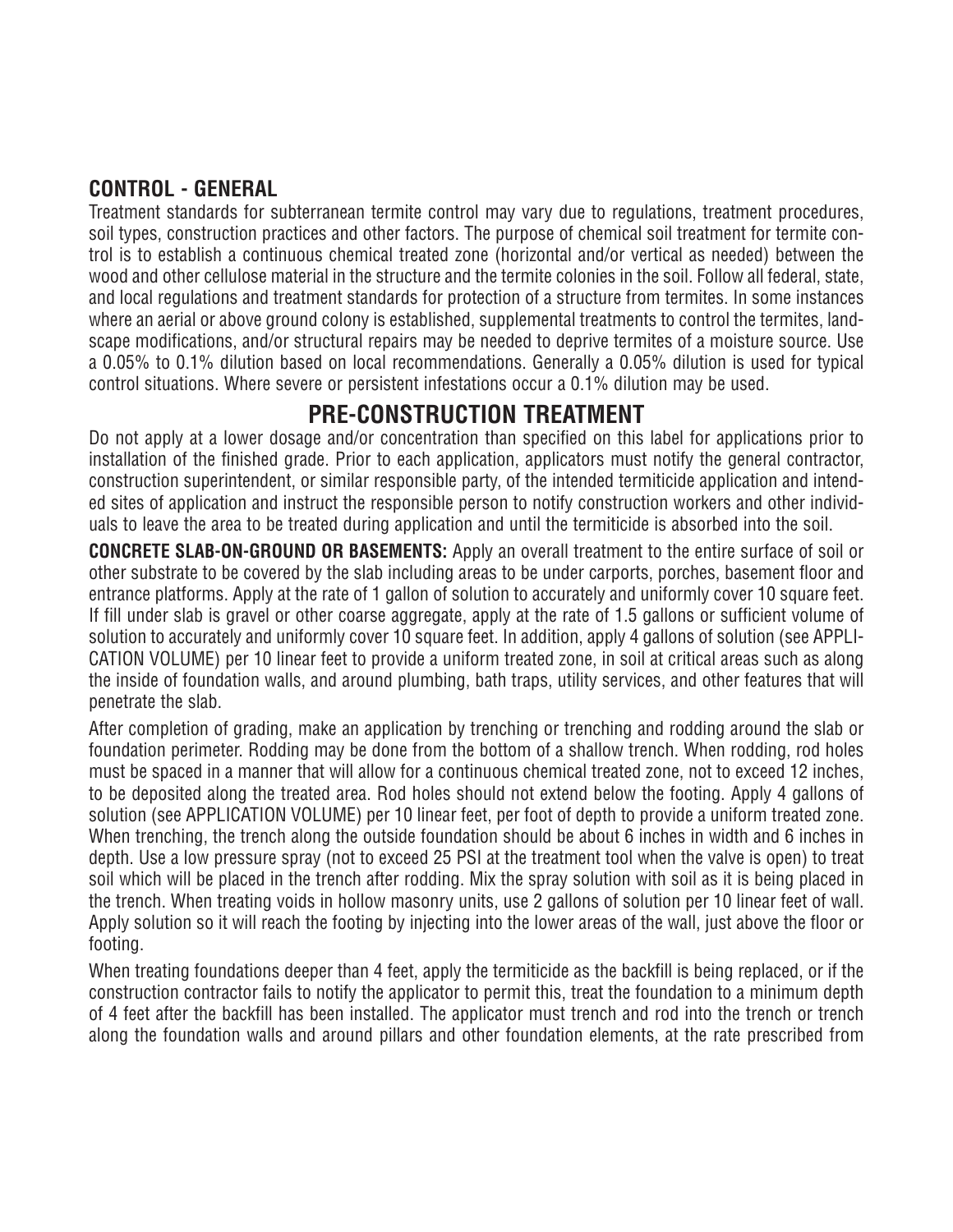grade to a minimum depth of 4 feet. When the top of the footing is exposed, the applicator must treat the soil adjacent to the footing to a depth not to exceed the bottom of the footing. However, in no case should a structure be treated below the footing.

Rodding in trench followed by flooding of trench and treatment of backfill may provide a better opportunity to achieve a continuous chemical treated zone than using soil rodding alone to establish a vertical termiticide treated zone.

**CRAWL SPACES:** Application must be made by trenching or trenching and rodding downward along the inside and outside of foundation walls, around piers, interior supports in contact with the soil, plumbing, and utility services. Apply 4 gallons of solution (see APPLICATION VOLUME) per 10 linear feet, per foot of depth to provide a uniform treated zone. Rodding may be done from the bottom of a shallow trench to top of the footing or a minimum of 4 feet. When rodding, rod holes must be spaced in a manner that will allow for a continuous chemical treated zone to be deposited along the treated area. Rod holes should not extend below the footing. When trenching, the trench should be about 6 inches wide and 6 inches deep. Use a low pressure spray to treat soil which will be placed in the trench, mixing the spray solution with soil as it is being placed in the trench.

**HOLLOW BLOCK FOUNDATIONS OR VOIDS:** Hollow block foundations or voids in masonry resting on the footing may be treated to provide a continuous chemical treated zone in the voids at the footing. Apply 2 gallons of solution per 10 linear feet to the lower part of the void so that it reaches the top of the footing or soil.

Treatment of voids in block or rubble foundation walls must be closely examined. Applicators must inspect areas of possible runoff as a precaution against application leakage in the treated areas. Some areas may not be treatable or may require mechanical alteration prior to treatment.

All leaks resulting in the deposition of termiticide in locations other than those prescribed on this label must be cleaned up prior to leaving the application site (refer to Precautionary Statements). Do not allow people or pets to contact or reoccupy the contaminated areas of the structure until the clean up is completed.

## **RETREATMENT**

Retreatment for subterranean termites can only be performed if there is clear evidence of reinfestation or disruption of the treated zone due to construction, excavation, or landscaping and/or evidence of the breakdown of the termiticide treated zone in the soil. These vulnerable or reinfested areas may be retreated in accordance with application techniques described in this product's labeling. The timing and type of these retreatments will vary, depending on factors such as termite pressure, soil types, soil conditions and other factors which may reduce the effectiveness of the treated zone. Retreatment may be made as either a spot or complete treatment.

When a structure is not known to be reinfested and the treated zone is not disturbed, but where the structure was last treated five or more years ago, retreatment may be performed if, in the judgment of the applicator, it is necessary to ensure adequate protection of the structure. In determining the timing of any retreatment, the applicator should consider efficacy and/or degradation data and/or site-specific conditions and previous experience that indicate a vulnerability of the structure to termite attack.

**Annual retreatment of the structure is prohibited unless there is clear evidence that reinfestation or treat-**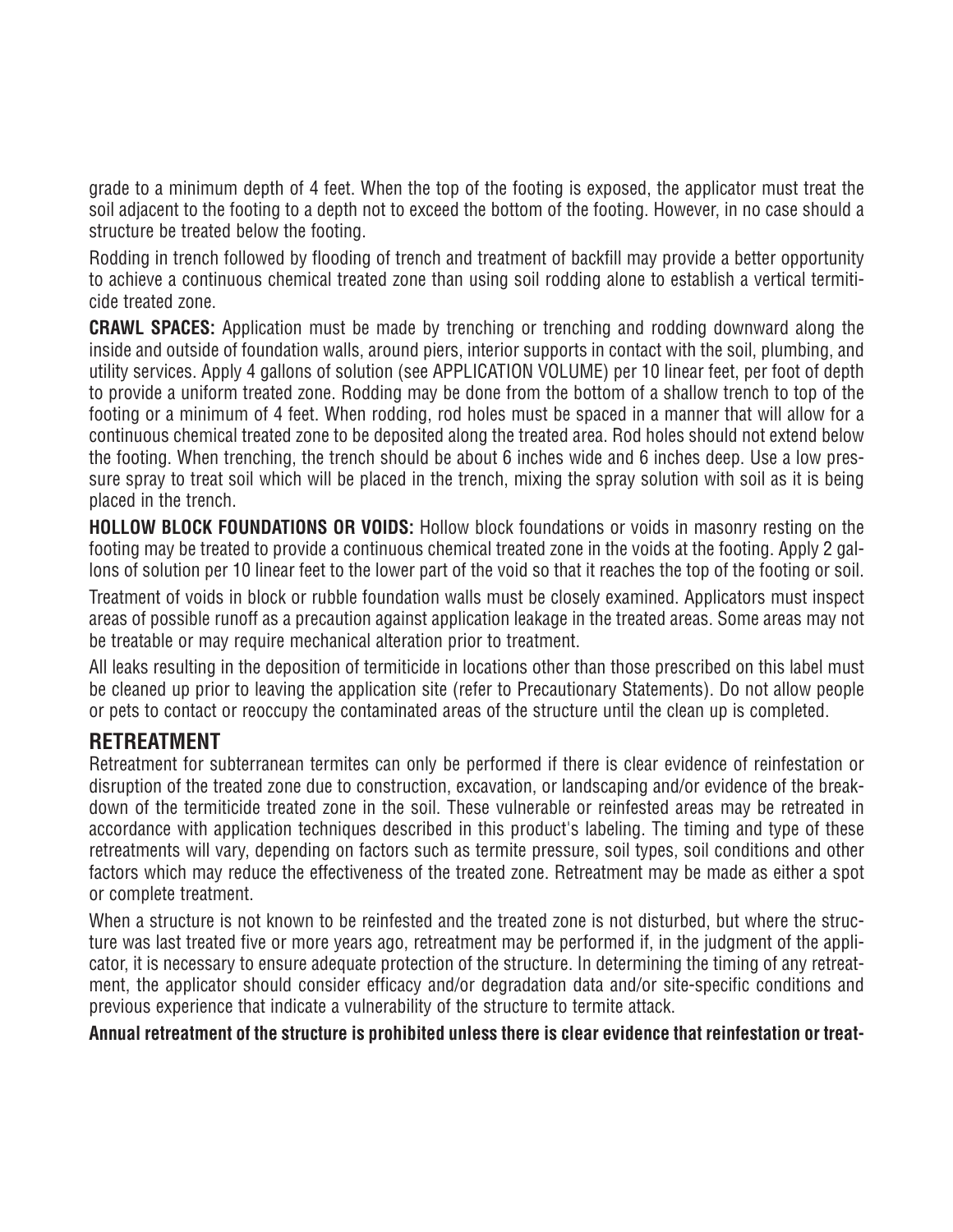### **ed zone disruption has occurred.**

**When another registered termite control product/system** is used as the primary treatment for prevention or control of subterranean termites and is applied to all label-specified areas, PREMISE may be applied as a spot application in a secondary treatment to critical areas of the structure including plumbing and utility entry sites, bath traps, expansion joints, foundation cracks, the outside foundation wall and areas of known or suspected activity at either a pre-construction or post-construction timing. These secondary treatments must be made applied in amounts and concentration in accordance with label directions relevant to the treatment area(s) to receive the secondary treatment.

## **GENERAL PRECAUTIONS FOR APPLICATIONS**

After treatment, plug and fill all holes drilled in concrete slab areas of the building with a suitable sealant.

Do not apply solution until location of heat pipes, ducts, water and sewer lines and electrical conduits are known and identified. Caution must be taken to avoid puncturing and injection into these structural elements.

Do not plant for the purpose of consumption, edible plants into the treated areas of soil.

Avoid contamination of public and private water supplies. Use anti-backflow equipment or an air gap on filling hoses.

Consult State, Federal, or local authorities for information regarding the approved treatment practices for areas in close proximity to potable water supplies.

Do not plant for the purpose of consumption, edible plants into the treated areas of soil.

Avoid contamination of public and private water supplies. Use anti-backflow equipment or an air gap on filling hoses.

Consult State, Federal, or local authorities for information regarding the approved treatment practices for areas in close proximity to potable water supplies.

## **STORAGE AND DISPOSAL**

Do not contaminate water, food, or feed by storage or disposal.

**Pesticide Storage:** Store in a cool, dry place and in such a manner as to prevent cross contamination with other pesticides, fertilizers, food, and feed. Store in original container and out of the reach of children, preferably in a locked storage area. Handle and open container in a manner as to prevent spillage. If the container is leaking, invert to prevent leakage. If container is leaking or material spilled for any reason or cause, carefully dam up spilled material to prevent runoff. Refer to Precautionary Statements on label for hazards associated with the handling of this material. Do not walk through spilled material. Absorb spilled material with absorbing type compounds and dispose of as directed for pesticide below. In spill or leak incidents, keep unauthorized people away. You may contact the Bayer Environmental Science Emergency Response Team for decontamination procedures or any other assistance that may be necessary. The Bayer Environmental Science Emergency Response Telephone No. is 1-800-334-7577, or contact Chemtrec at 800-424-9300.

**Pesticide Disposal:** Wastes resulting from the use of this product may be disposed of on site (in the treat-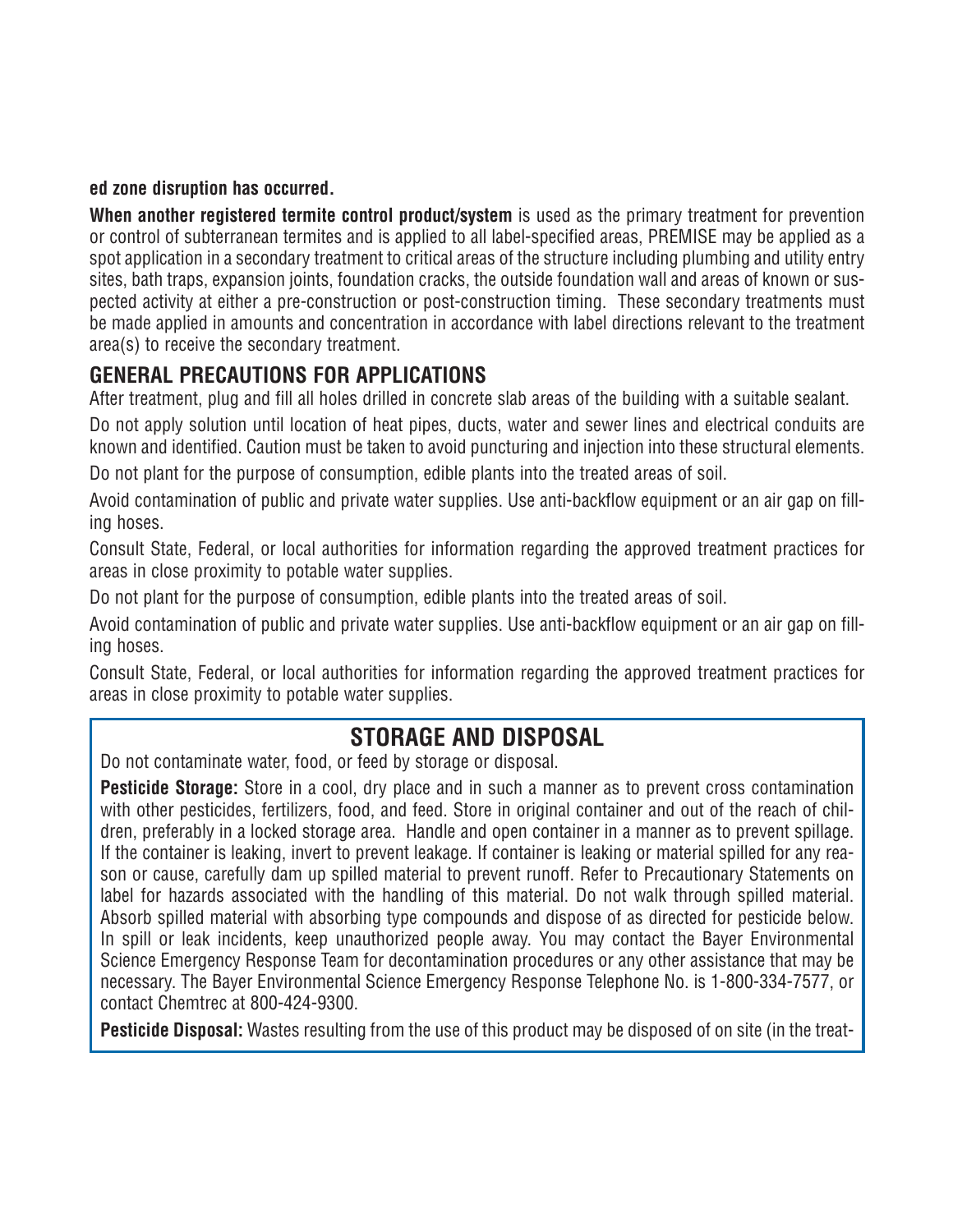## **STORAGE AND DISPOSAL (continued)**

ment area) or at an approved waste disposal facility.

**Container Disposal:** Triple rinse (or equivalent). Then offer for recycling or reconditioning, or puncture and dispose of in a sanitary landfill or by incineration, or, if allowed by State and local authorities, by burning. If burned, stay out of smoke.

## **IMPORTANT: READ BEFORE USE**

Read the entire Directions for Use, Conditions, Disclaimer of Warranties and Limitations of liability before using this product. If terms are not acceptable, return the unopened product container at once.

By using this product, user or buyer accepts the following Conditions, Disclaimer of Warranties and Limitations of Liability.

**CONDITIONS:** The directions for use of this product are believed to be adequate and must be followed carefully. However, it is impossible to eliminate all risks associated with the use of this product. Crop injury, ineffectiveness or other unintended consequences may result because of such factors as weather conditions, presence of other materials, or the manner of use or application, all of which are beyond the control of Bayer CropScience LP. All such risks shall be assumed by the user or buyer.

**DISCLAIMER OF WARRANTIES:** TO THE EXTENT CONSISTENT WITH APPLICABLE LAW,BAYER CROP-SCIENCE LP MAKES NO OTHER WARRANTIES, EXPRESS OR IMPLIED, OF MERCHANTABILITY OR OF FIT-NESS FOR A PARTICULAR PURPOSE OR OTHERWISE, THAT EXTEND BEYOND THE STATEMENTS MADE ON THIS LABEL. No agent of Bayer CropScience LP is authorized to make any warranties beyond those contained herein or to modify the warranties contained herein. TO THE EXTENT CONSISTENT WITH APPLICA-BLE LAW, BAYER CROPSCIENCE LP DISCLAIMS ANY LIABILITY WHATSOEVER FOR SPECIAL, INCIDENTAL OR CONSEQUENTIAL DAMAGES RESULTING FROM THE USE OR HANDLING OF THIS PRODUCT.

**LIMITATIONS OF LIABILITY:** TO THE EXTENT CONSISTENT WITH APPLICABLE LAW, THE EXCLUSIVE REMEDY OF THE USER OR BUYER FOR ANY AND ALL LOSSES, INJURIES OR DAMAGES RESULTING FROM THE USE OR HANDLING OF THIS PRODUCT, WHETHER IN CONTRACT, WARRANTY, TORT, NEGLIGENCE, STRICT LIABILITY OR OTHERWISE, SHALL NOT EXCEED THE PURCHASE PRICE PAID, OR AT BAYER CROPSCIENCE LP'S ELECTION, THE REPLACEMENT OF PRODUCT.

Premise Pro Insecticide is specially formulated and sold by Bayer Environmental Science USA LP for the control of insects according to the directions on this label. Bayer is the owner of United States patent rights to the active ingredient imidacloprid, formulations containing the active ingredient and methods of use, particularly U.S. Patent No. 4,742,060, 6,323,224 B1. The purchase price of Premise Pro Insecticide includes a royalty whereby the purchaser acquires a prepaid license under which purchase agrees to employ the purchased quantity of Premise Pro Insecticide only for the above-specified uses under Bayer's United States patent rights and to provide notice of the terms and conditions of this license to any subsequent purchaser.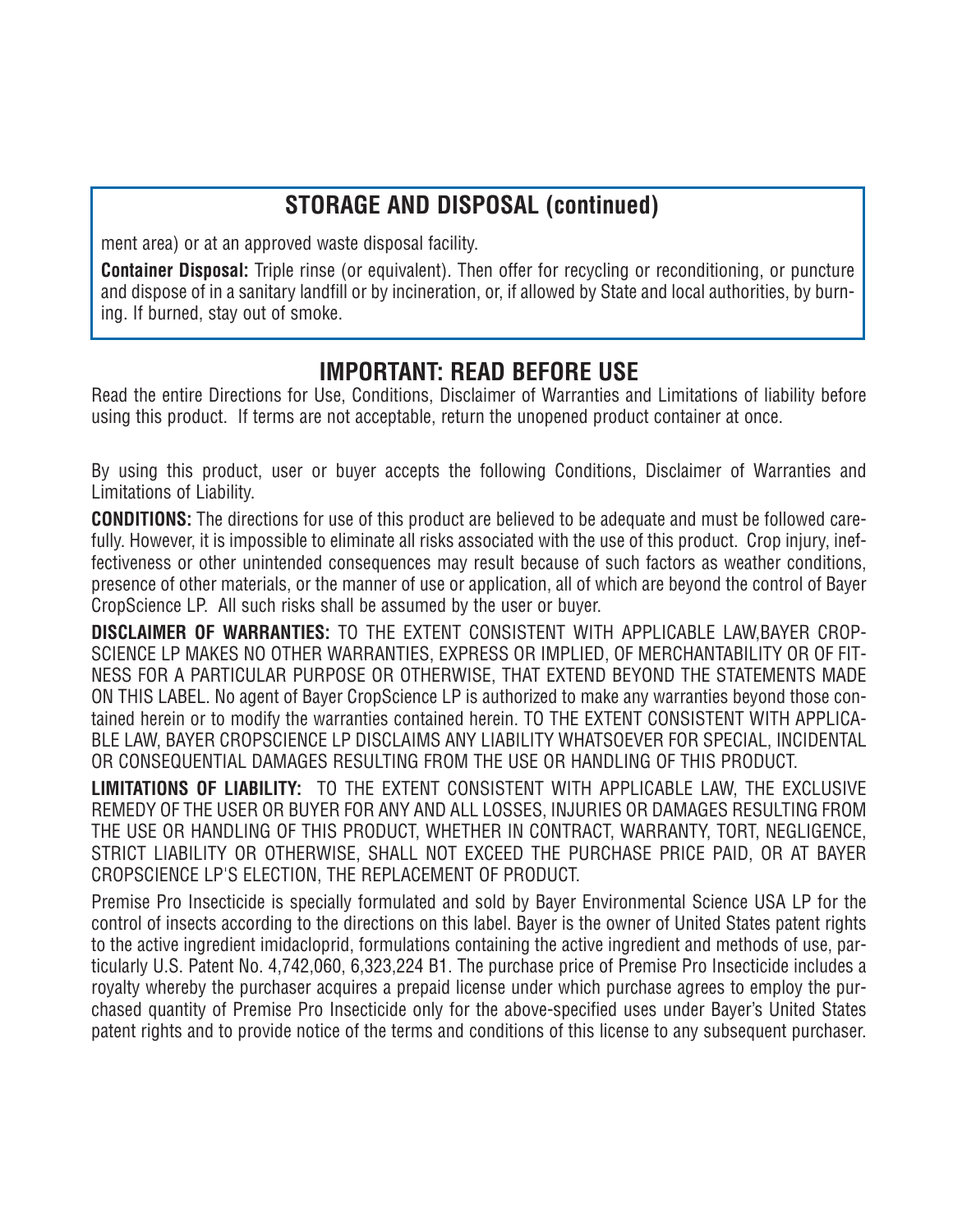Uses of Premise Pro Insecticide other than those specified on this label are not licensed through the purchase of this product and the use of this product for other purposes may violate this license and patent rights of Bayer.

©2007 Bayer CropScience LP

Premise is a registered trademark of Bayer. Backed By Bayer is a trademark of Bayer.



## **Bayer Environmental Science** A Business Group of Bayer CropScience LP

Bayer Environmental Science 2 T. W. Alexander Drive Research Triangle Park, NC 27709 www.bayerprocentral.com